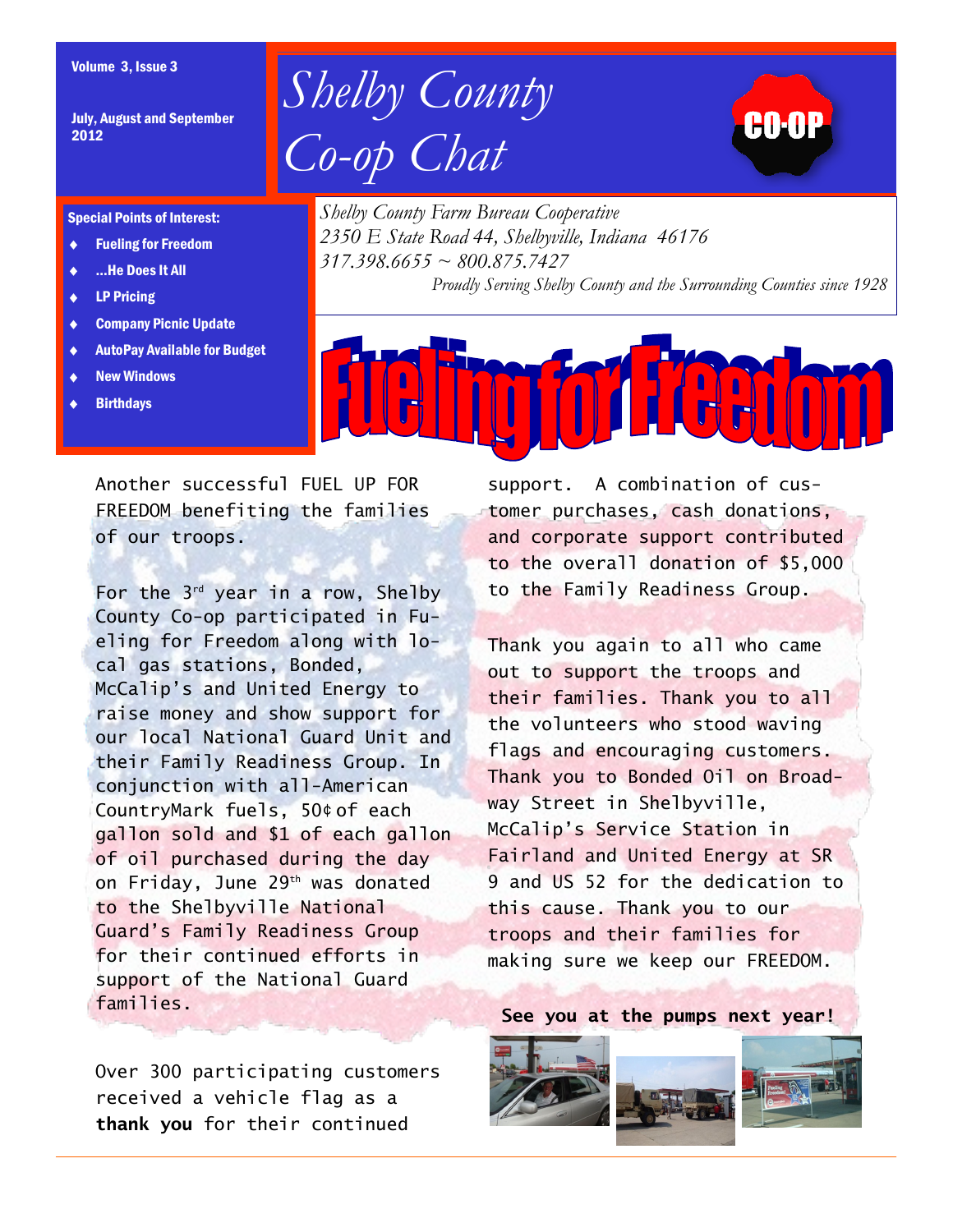hot dogs, popcorn, he does it

Racking up over 800 miles this summer, Shelby County Co-op liquid propane (LP) employee, Mike Mills, is the face of the Co-op at the local fairs.

Mike was tasked this spring with getting the word out about our great propane pricing and the programs we offer to help keep customer homes warm. LP sales have been up and down over the last few of years. One year it is ice and snow. The next year the grass stays green all winter long. The grain drying has been just as sporadic and unpredictable.

In an effort to put a face to our great customer service and pricing, Mike has been out knocking on doors and spending Saturday's giving away hot dogs at different spots in Scottsburg, Corydon, Bedford, and other locations around Southern Indiana.

Lately, he has traded his hot dog cooker for a popcorn machine and spending time at the county fairs. You may have seen Mike and his wife, Leigh Ann, manning our Shelby County Co-op booth at the Rush County or Shelby County fairs over the last couple of weeks.

======================= Call Tangody, Lynet, Norma or Janet in the office to order your summer fill & lock in this winters low price at 800-223-4171 or 317-392-5677 or email at LP@shelbycountyco-op.com



They have been handing out bags of fresh popped popcorn and informing people of our great summer fill LP price and winter contract lock in price.

Next, Mike is heading to the Clark County fair in Charlestown, Indiana before finishing out the summer at the Preble County fair in Ohio.

If you see Mike, Leigh Ann or any of the other Co-op employees that are helping, stop by and say HI. Let them know you are a Shelby County Co-op customer and grab a bag of pop corn. Be sure you have plenty of time, Mike LOVES to talk about Shelby County Co-op and our great products and services.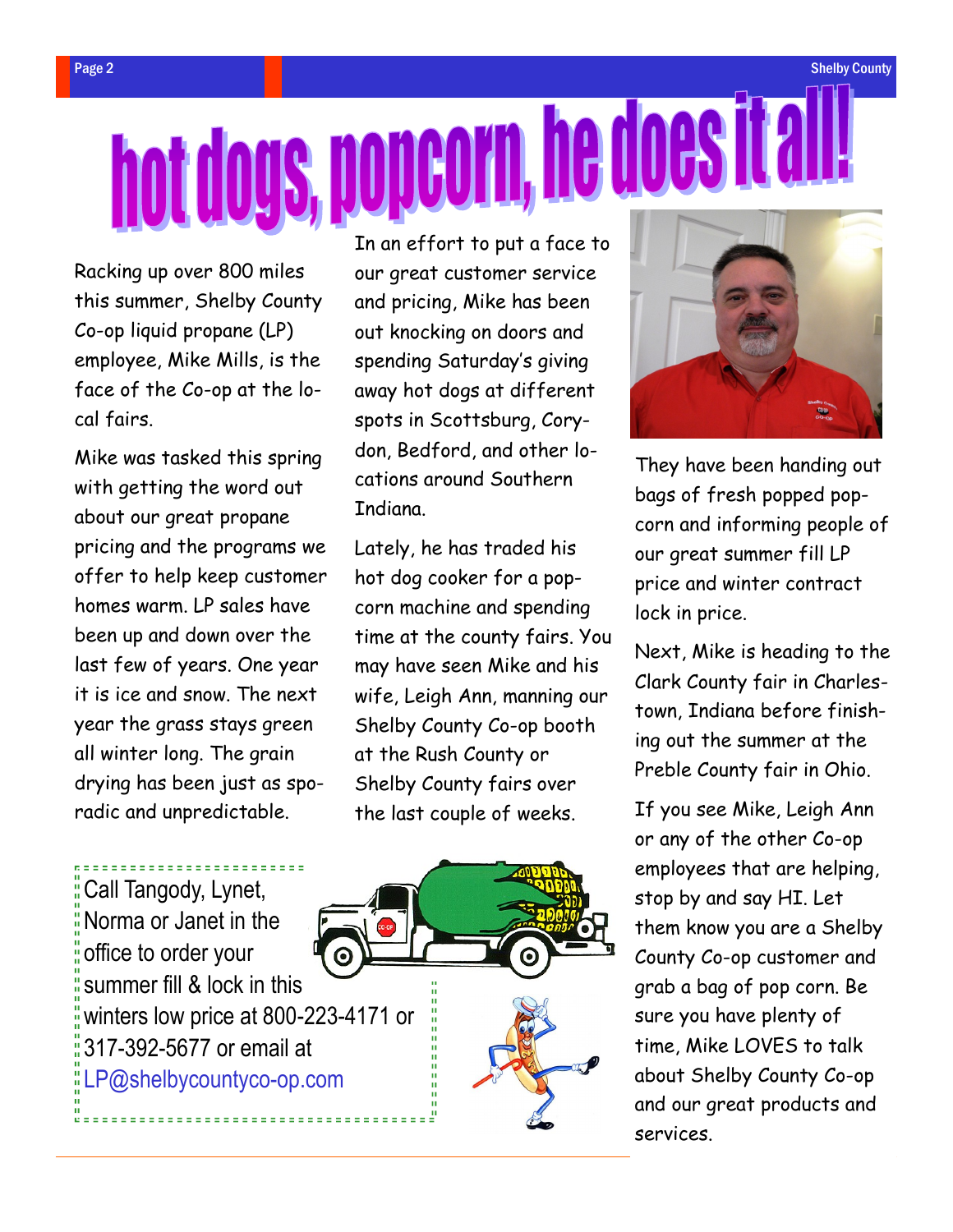

**If you would prefer to have your monthly BUDGET PAYMENT for winter LP gas or heating oil paid from your bank account by AUTOPAY each month, contact LYNET in our LP department for all the details at 317-392-5677. Fill out the form at www.shelbycountyco-op.com AUTOPAY AUTHORZIATION FORM or stop by our office to pick up an authorization form.**

**On the 20th of each month, your payment will be applied directly from your preferred bank to your Shelby County Co-op account. You will receive an email notification a few days prior to the withdrawal to remind you.** 

**Our LP and Heating Oil Budget program runs from July through April of each year. Based on the gallons you use on an annual basis, the gallons are multiplied by the LOCKED IN per gallon price for LP gas plus sales tax then divided by 10 payments. There are NO additional service fees to be on our BUDGET**  Help **PROGRAM and your tank is KEEP FULL for the winter months.**

**GIVE US A CALL REGARDING THIS NEW CONVENIENT SERVICE!**